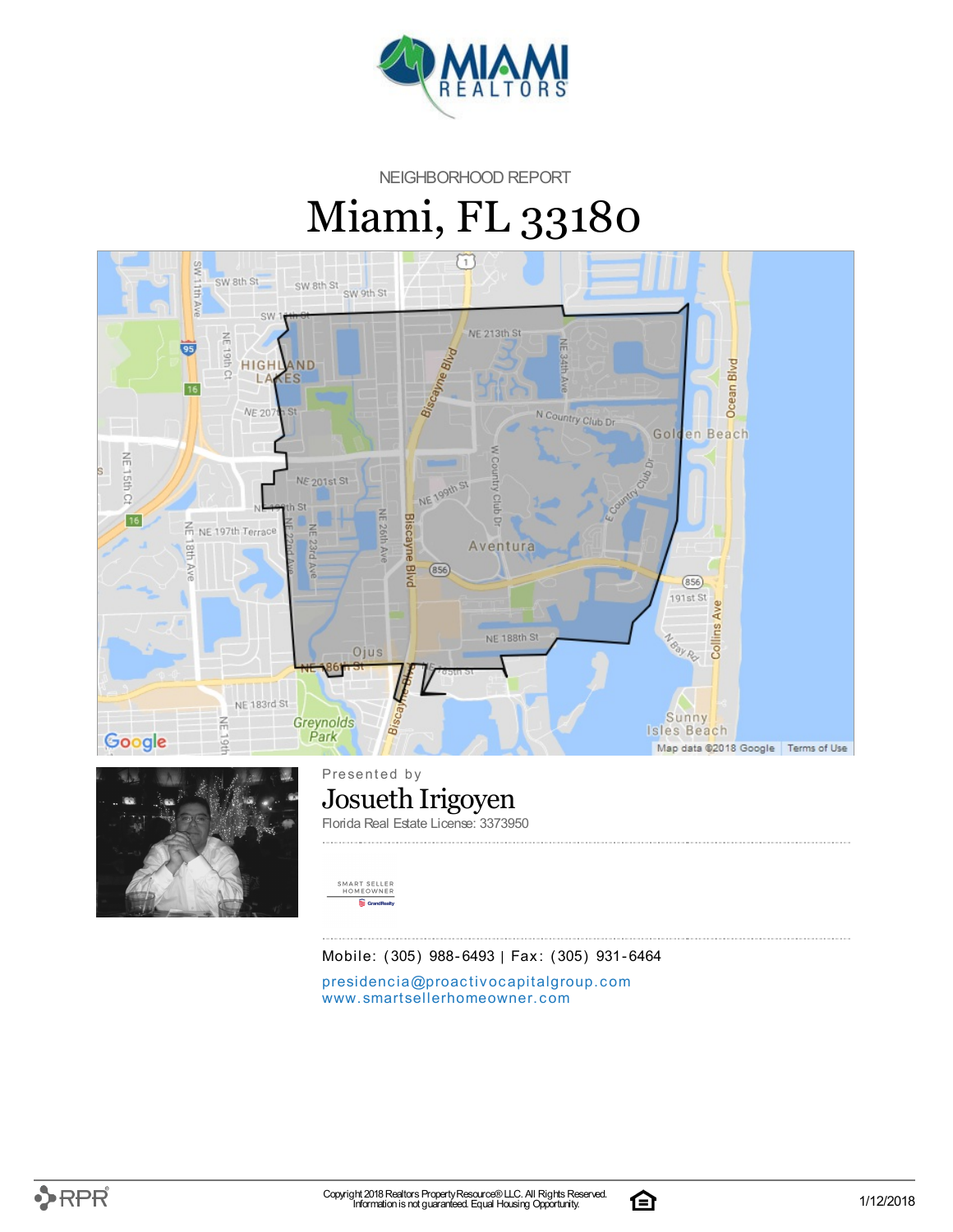

### Neighborhood: Housing Stats and Charts

|                                                         | 33180  | Miami  | <b>Miami-Dade County</b> | Florida  | <b>USA</b> |
|---------------------------------------------------------|--------|--------|--------------------------|----------|------------|
| <b>Median Estimated Home Value</b>                      | \$383K | \$314K | \$305K                   | \$238K   | \$228K     |
| <b>Estimated Home Value 12-Month Change</b>             | $-1\%$ | $+6\%$ | $+5.4\%$                 | $+7.1%$  | $+2.6%$    |
| <b>Median List Price</b>                                | \$425K | \$375K | \$392K                   | \$265K   | \$95K      |
| <b>List Price 1-Month Change</b>                        |        | +2.6%  | $+0.8\%$                 | $+1.9%$  | $-4%$      |
| <b>List Price 12-Month Change</b>                       |        | $+8\%$ | $+6.3%$                  | $+6.4\%$ | $+5.7%$    |
| <b>Median Home Age</b>                                  | 29     | 39     | 40                       | 34       | 45         |
| Own                                                     | 68%    | 31%    | 54%                      | 65%      | 64%        |
| Rent                                                    | 32%    | 69%    | 46%                      | 35%      | 36%        |
| \$ Value of All Buildings for which Permits Were Issued |        |        | \$395M                   | \$7.82B  | \$102B     |
| % Change in Permits for All Buildings                   |        |        | $+64%$                   | $+13%$   | $+2\%$     |
| % Change in \$ Value for All Buildings                  |        |        | $+57%$                   | $+15%$   | $+7%$      |

#### Median Sales Price vs. Sales Volume

Thischart comparesthe price trend and salesvolume for homesin an area. Home pricestypically followsales volume, with a time lag, since sales activity isthe driver behind price movements.

Data Source: Public recordsand listings data

Update Frequency: Monthly

Median Sales Price Public Records Median Sales Price Listings Sales Volume Public Records

Sales Volume Listings



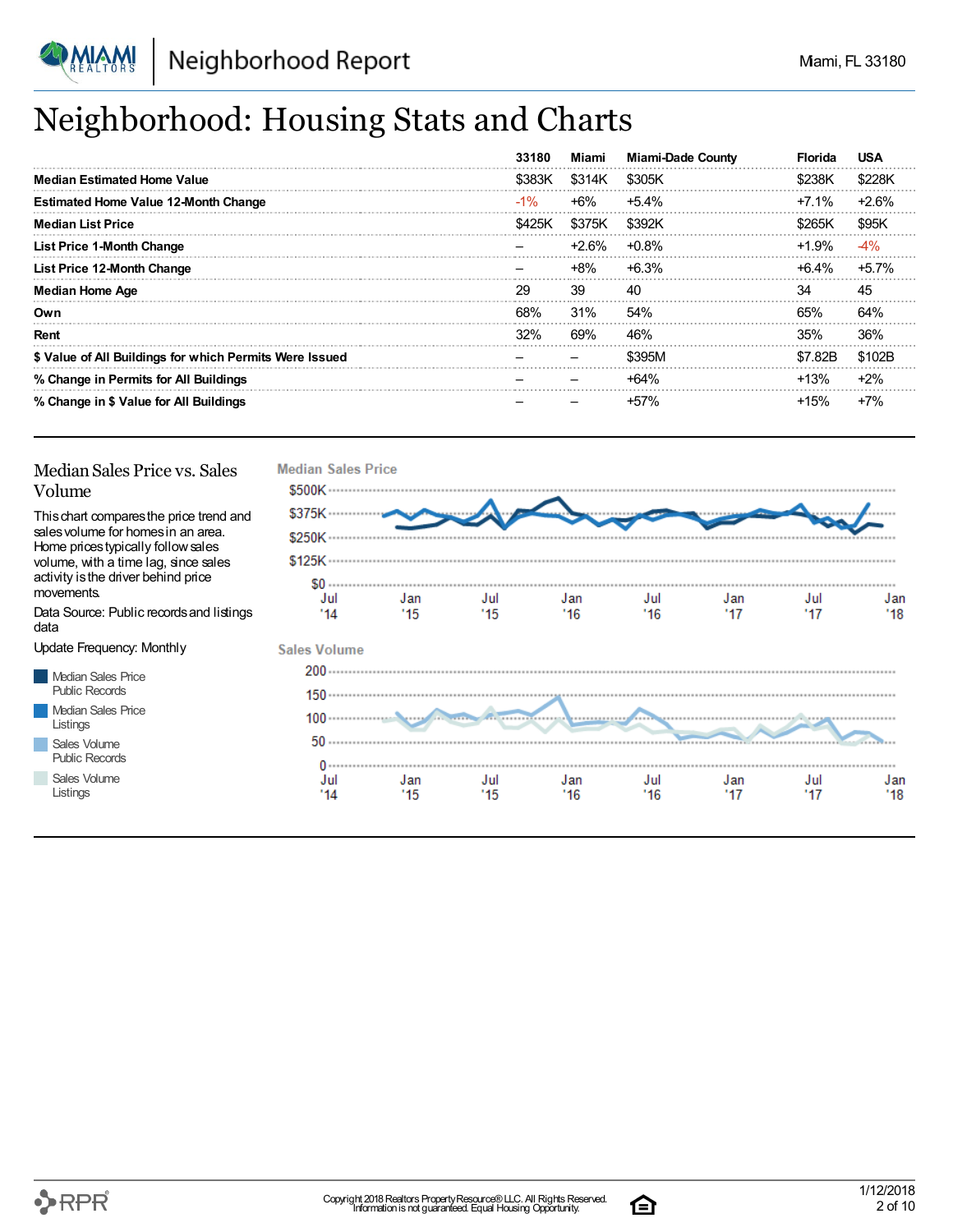

Jan

 $15$ 

#### Median Listing Price vs. Listing Volume

Thischart comparesthe listing price and listing volume for homesin an area. Listing prices often follow listing volume, with a time lag, because supply can drive price movements.

Data Source: On- and off-market listings sources

Update Frequency: Monthly

**Median List Price** Listing Volume

#### **Median List Price** Jan Jul Jan Jul Jan Jul Jan  $115$  $16$  $17$  $16'$  $17$  $'18$  $15$ **Listing Volume**

Jul

 $'16$ 

Jan

 $'17$ 

Jul

 $17$ 

Jan

 $'18$ 

#### Price Range of Homes Sold

Thischart showsthe distribution of homes reported sold in the past six monthswithin different price rangesin the area of your search. The amount shown for the subject property issold data where available, or the property's estimated value when salesdata are unavailable (such asa non-disclosure state) or provided in range format.

Data Source: Public recordsand MLS data where licensed

Update Frequency: Monthly

Sales Count By Price Range

#### $>$  \$550K 81 \$500K - \$550K 16 \$450K - \$500K 21 \$400K - \$450K 33 \$350K - \$400K 38 \$300K - \$350K 38 \$250K - \$300K 77 < \$250K 128

Jan

 $'16$ 

Jul

 $'15$ 



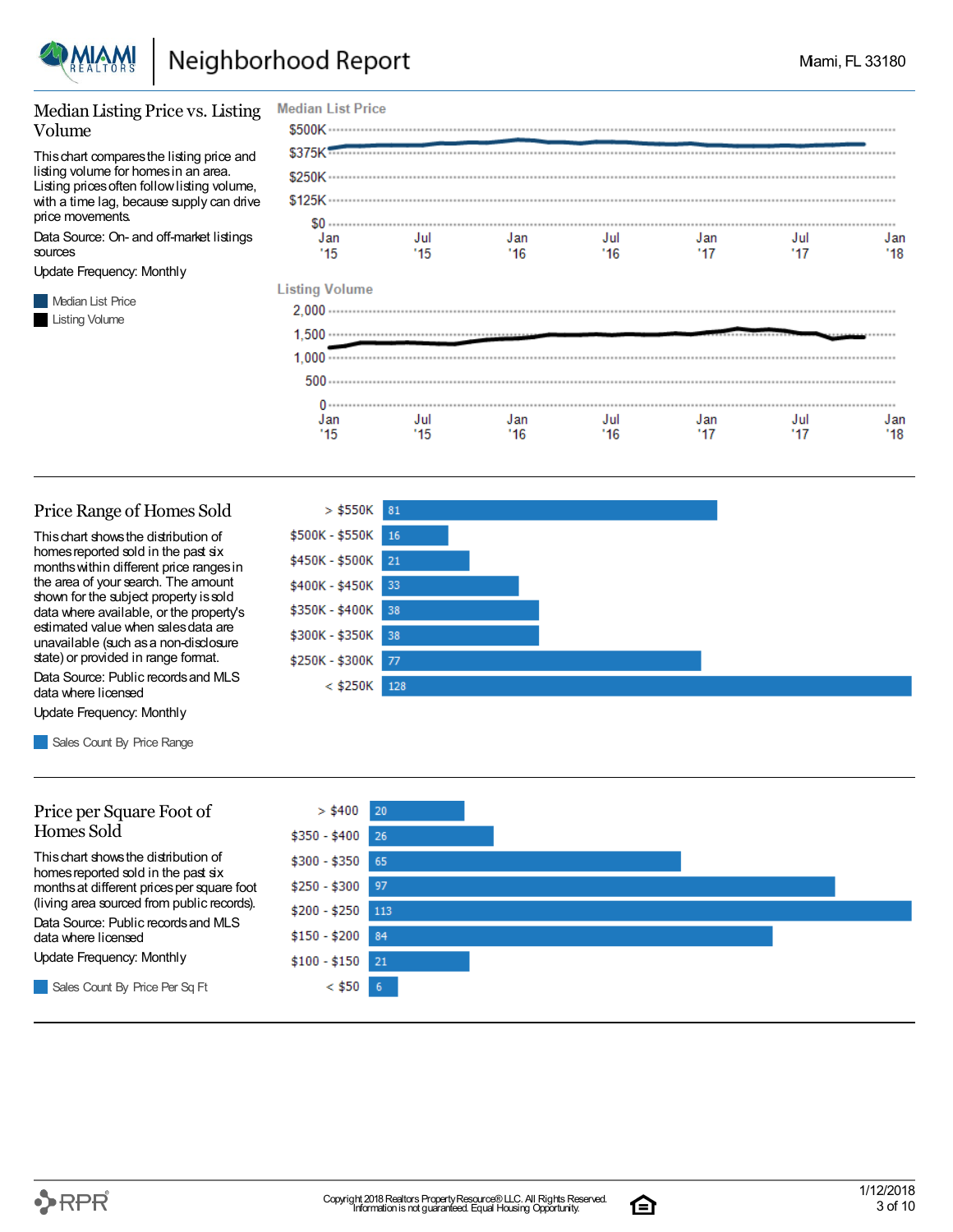

### Neighborhood Report

 $> 50$ 

 $40 - 50$ 

 $30 - 40$  $20 - 30$ 

 $10 - 20$ 

 $< 10$  16

17

91 85

104

 $121$ 



#### Age Range of Homes Sold

Thischart showsthe distribution of homes reported sold in the past six monthsof different age rangesin the area of your search.

Data Source: Public recordsand MLS data where licensed

Update Frequency: Monthly

Sales Count by Age of House

#### Number of Bedroomsin Homes Sold

Thischart showsthe distribution of homes reported sold in the past six months, according to the number of bedrooms, in the area of your search.

Data Source: Public records data

Update Frequency: Monthly

Sales Count by Bedroom



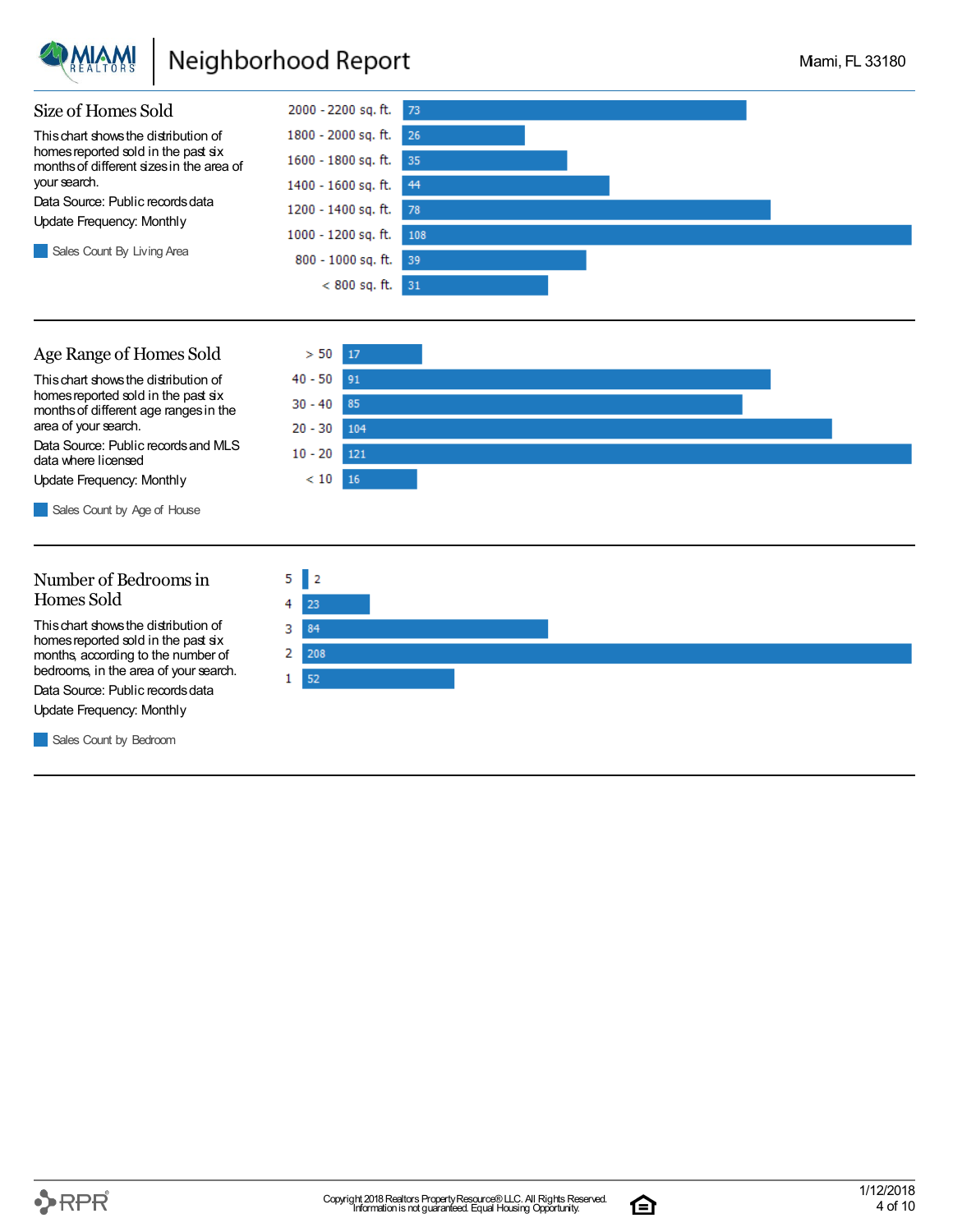

### Neighborhood: People Stats and Charts

|                           | 33180 | Miami   | <b>Miami-Dade County</b> | Florida | USA     |
|---------------------------|-------|---------|--------------------------|---------|---------|
|                           | 32.6K | 425K    | 2.64M                    | 19.6M   | 317M    |
| tion Density per Sq Mi    |       | 11.8K   | 1.39K                    | 366     |         |
| ulation Change since 2010 | +6 2% | $+9.1%$ | $+4.2%$                  | +4.3%   | $+2.4%$ |
| Median Age                | 4F    | 39      | 39                       | 41      | 38      |
| Male / Female Ratio       | 18%   | 50%     | 49%                      | 19%     | 19%     |

### Education Levels of Population

Thischart showsthe educational achievement levelsof adultsin an area, compared with other geographies. Data Source: U.S. Census American Community Survey via Esri, 2016

Update Frequency: Annually

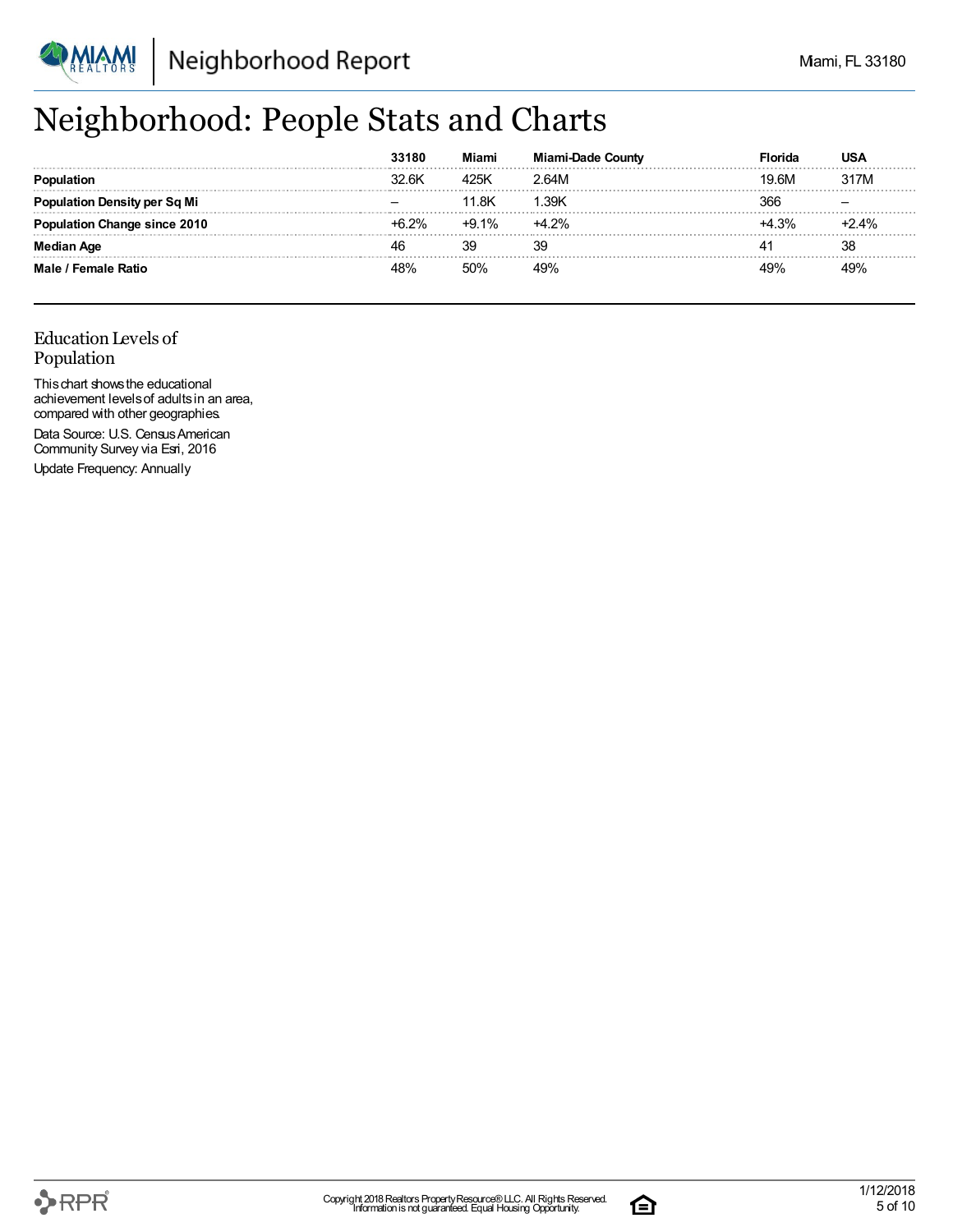



白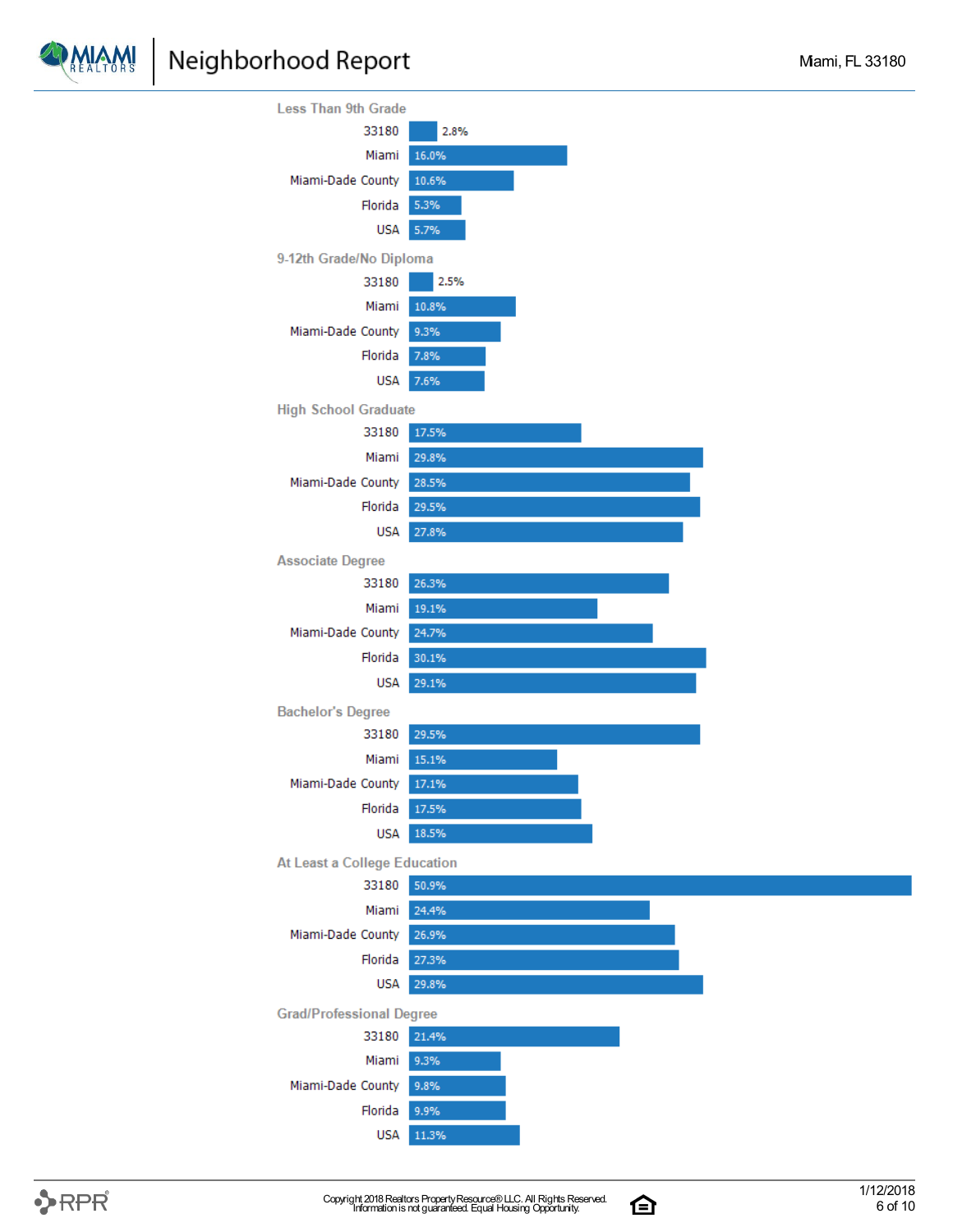

| Population of Children by Age                                                             | Toddlers<br>1,606                 |
|-------------------------------------------------------------------------------------------|-----------------------------------|
| Group                                                                                     | <b>Elementary School</b><br>1,767 |
| This chart shows the distribution of the                                                  | Middle School<br>1,831            |
| population of children by age range -<br>from birth to 17 - in the area of your           | High School 956                   |
| search.                                                                                   |                                   |
| Data Source: U.S. Census                                                                  |                                   |
| <b>Update Frequency: Annually</b>                                                         |                                   |
| 33180                                                                                     |                                   |
| Population of Adults by Age                                                               | 18-20<br>473                      |
| Group                                                                                     | $21 - 24$<br>557                  |
| This chart shows the distribution of the                                                  |                                   |
| population of adults by age range -                                                       | 25-34<br>3,630                    |
| from 18 to 75-plus-in the area of your<br>search.                                         | 35-54<br>9,270                    |
| Data Source: U.S. Census                                                                  | 55-64<br>3,888                    |
| Update Frequency: Annually                                                                | 65-74<br>4,280                    |
| 33180                                                                                     | 75 or Older<br>4,343              |
|                                                                                           |                                   |
| Households With Children                                                                  | Married with Children<br>2,239    |
| This chart shows the distribution of                                                      | Married without Children<br>4,520 |
| households with children, categorized by<br>marital status, in the area of your search.   | Single with Children<br>812       |
| Data Source: U.S. Census                                                                  |                                   |
| Update Frequency: Annually                                                                |                                   |
| 33180                                                                                     |                                   |
|                                                                                           |                                   |
| <b>Household Income Brackets</b>                                                          | >\$150K<br>2,596                  |
| This chart shows annual household<br>income levels within an area.                        | \$125K-\$150K<br>707              |
| Data Source: U.S. Census                                                                  | \$100K-\$125K<br>1,479            |
| Update Frequency: Annually                                                                | 2,013<br>\$75K-\$100K             |
| 33180                                                                                     | 2,436<br>\$50K-\$75K              |
|                                                                                           | \$35K-\$50K<br>1,496              |
|                                                                                           | \$25K-\$35K<br>1,172              |
|                                                                                           | 3,319<br><\$25K                   |
|                                                                                           |                                   |
| <b>Presidential Voting Pattern</b>                                                        | <b>Votes Democrat</b><br>61.7%    |
| This chart shows how residents of a<br>county voted in the 2016 presidential<br>election. | Votes Republican<br>37.9%         |
| Data Source: USElectionAtlas.org                                                          |                                   |



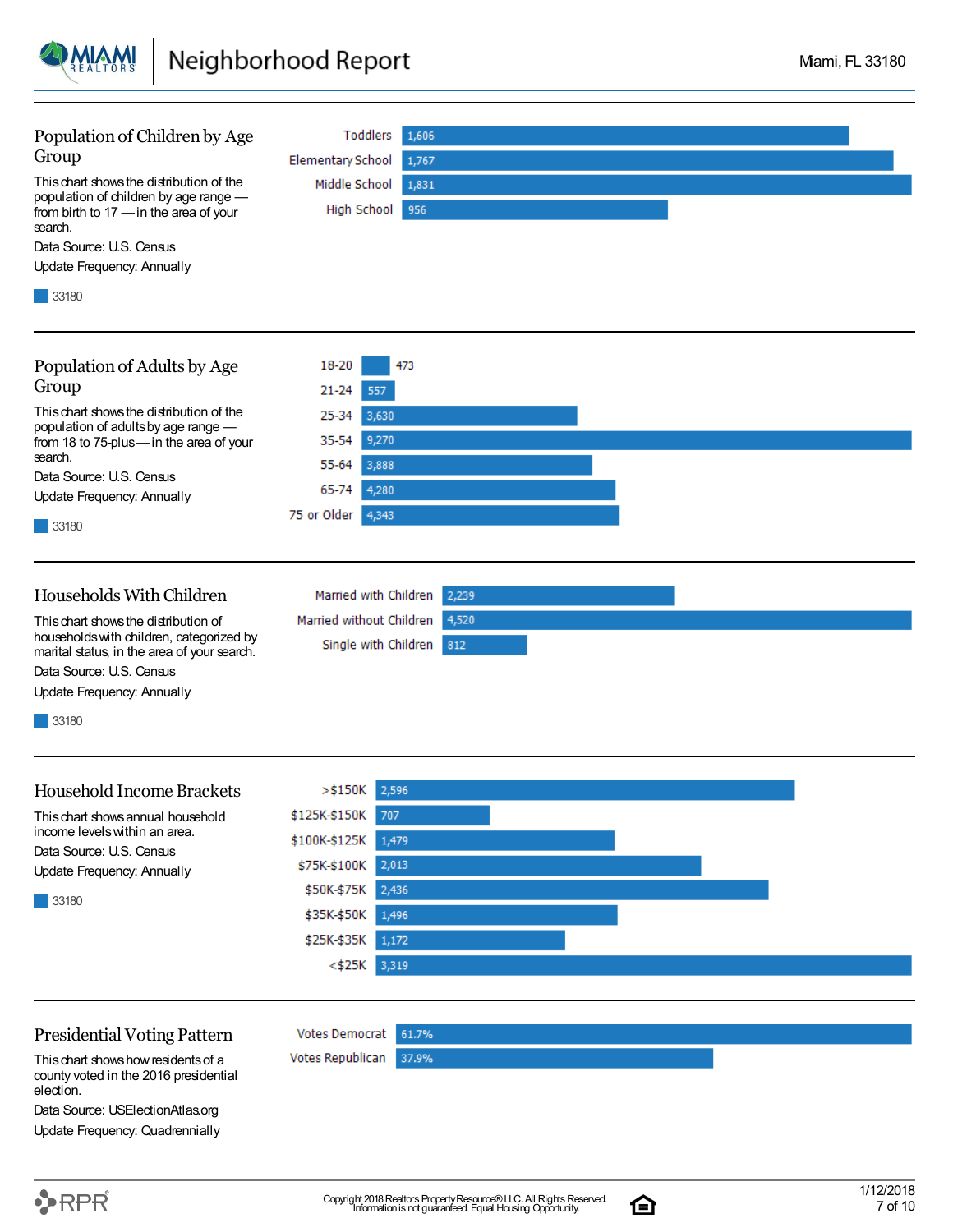

### Neighborhood: Economic Stats and Charts

|                                | 33180   | 33180    | Miami    | <b>Miami-Dade County</b> | Florida  | USA   |
|--------------------------------|---------|----------|----------|--------------------------|----------|-------|
| Income Per Capita              | 666     | 545 666  | \$22.493 |                          |          |       |
| <b>Median Household Income</b> | 666.646 | \$66.646 | \$31.051 | \$43.129                 | \$47,507 | 3.88S |
| : Rate                         |         |          | 4.4%     |                          | 3.6%     | 4.1%  |
| Number                         |         |          | 9.94K    | 63.3K                    | 360K     | 6.52M |
| Number                         |         |          | 214K     | 32M                      | 9.73M    |       |
| Labor Force Number             |         |          | 224K     | 39M                      | 10.1M    | 160M  |

#### Unemployment Rate

Mami

**Florida USA** 

Mami-Dade County



| <b>Occupational Categories</b>                               | Professional, Scientific and Technical      | 2,297        |
|--------------------------------------------------------------|---------------------------------------------|--------------|
| This chart shows categories of<br>employment within an area. | Retail Trade                                | 2,154        |
|                                                              | Health Care and Social Assistance           | 1,452        |
| Data Source: U.S. Census<br>Update Frequency: Annually       | Education                                   | 1,017        |
| 33180                                                        | Accommodation and Food                      | 957          |
|                                                              | Real Estate, Rental and Leasing             | 939          |
|                                                              | <b>Wholesale Trade</b>                      | 915          |
|                                                              | <b>Finance and Insurance</b>                | 760          |
|                                                              | Other                                       | 721          |
|                                                              | Manufacturing                               | 633          |
|                                                              | Arts, Entertainment and Recreation          | 466          |
|                                                              | Administrative Support and Waste Management | 437          |
|                                                              | <b>Public Administration</b>                | 387          |
|                                                              | Information                                 | 349          |
|                                                              | <b>Transportation and Warehousing</b>       | 348          |
|                                                              | Construction                                | 306          |
|                                                              | Agriculture, Forestry, Fishing and Hunting  | 58           |
|                                                              | Business Management                         | l 57         |
|                                                              | Utilities                                   | $\vert$ 18   |
|                                                              | Mining                                      | 0 or no data |

白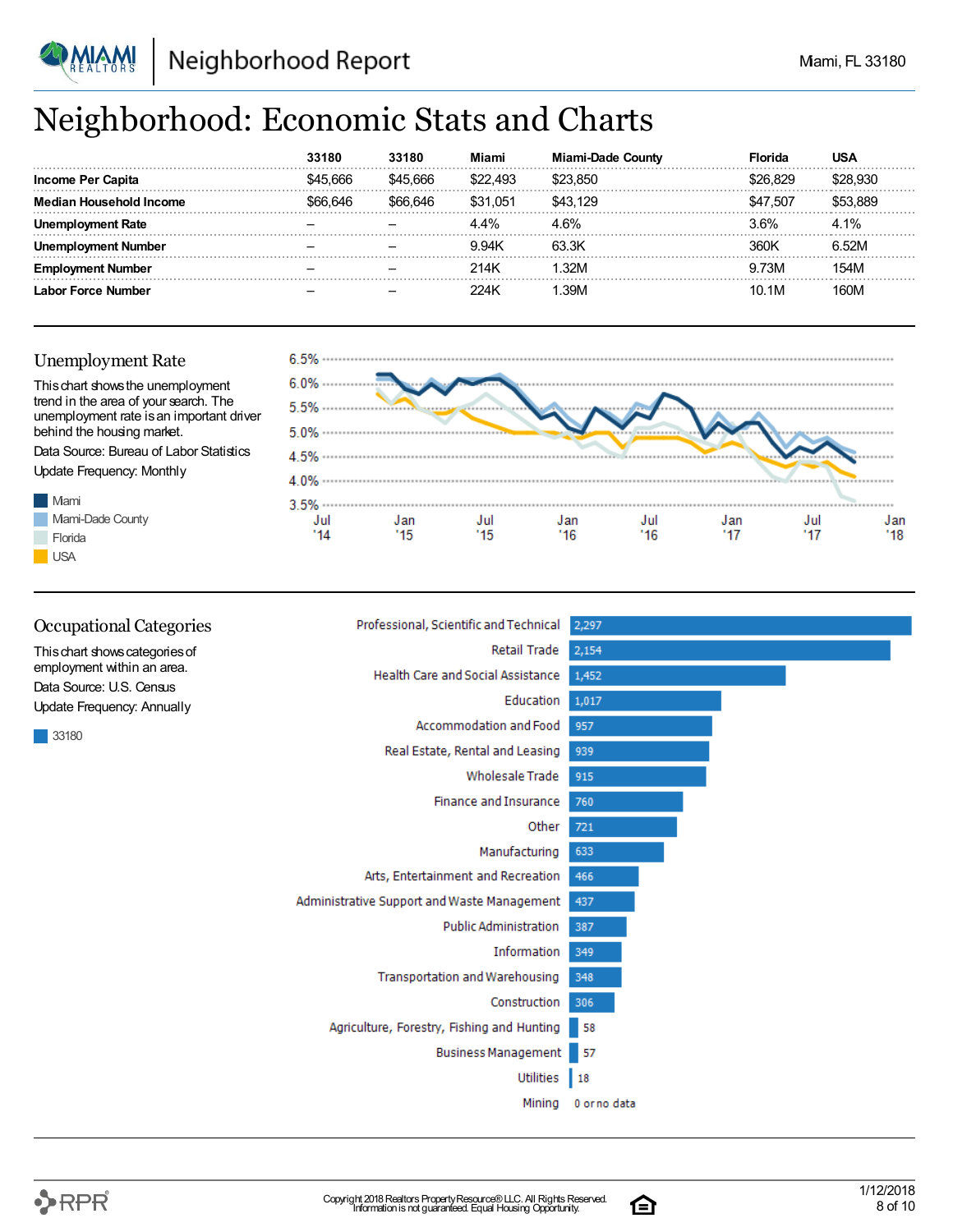

## Neighborhood: Quality of Life Stats and Charts

Quality of Life in 33180

|                                                         | 33180 | 33180 | Miami    | <b>Miami-Dade County</b> |       |     |
|---------------------------------------------------------|-------|-------|----------|--------------------------|-------|-----|
| Elevation (in feet)                                     |       |       | 6        |                          | 58    |     |
| Annual Rainfall (in inches)                             | 60    | 60    | 59.99    | 59.82                    | 56.39 |     |
| <b>Annual Snowfall (in inches)</b>                      |       |       | $^{(1)}$ |                          |       |     |
| Days of Full Sun (per year)                             | 83    | 83    | 79       | 83                       | 98    |     |
| Travel Time to Work (in minutes)                        |       |       | 27       | 30                       | 26    | 26  |
| <b>Water Quality - Health Violations</b>                |       |       |          |                          |       |     |
| <b>Water Quality - Monitoring and Report Violations</b> |       |       |          |                          |       |     |
| <b>Superfund Sites</b>                                  |       |       |          | 15                       | 90    |     |
| <b>Brownfield Sites</b>                                 | N۵    |       | res      | Yes                      |       | res |

| <b>Average Commute Time</b>                                    | $<$ 15 Minutes 16.9% |  |
|----------------------------------------------------------------|----------------------|--|
| This chart shows average commute times                         | 15-30 Minutes 29.0%  |  |
| to work, in minutes, by percentage of an<br>area's population. | 30-45 Minutes 30.7%  |  |
| Data Source: U.S. Census                                       | 45-60 Minutes 16.8%  |  |
| Update Frequency: Annually                                     | $>1$ Hour 6.5%       |  |
|                                                                |                      |  |

33180

| How People Get to Work                                                           | Drove Alone/Carpool/Motorcycle 11,681 |  |
|----------------------------------------------------------------------------------|---------------------------------------|--|
| This chart shows the types of                                                    | Work at Home 1,287                    |  |
| transportation that residents of the area<br>you searched use for their commute. | Public Transit 336                    |  |
| Data Source: U.S. Census                                                         | Walk 138                              |  |
| Update Frequency: Annually                                                       | Bicycle 0                             |  |
|                                                                                  |                                       |  |

| <b>Average Monthly</b>                      | Avg. January Min. Temp 55 |  |
|---------------------------------------------|---------------------------|--|
| Temperature                                 | Avg. January Max. Temp 75 |  |
| This chart shows average temperatures in    | Avg. July Min. Temp 70    |  |
| the area you searched.<br>Data Source: NOAA | Avg. July Max. Temp 85    |  |
| Update Frequency: Annually                  |                           |  |